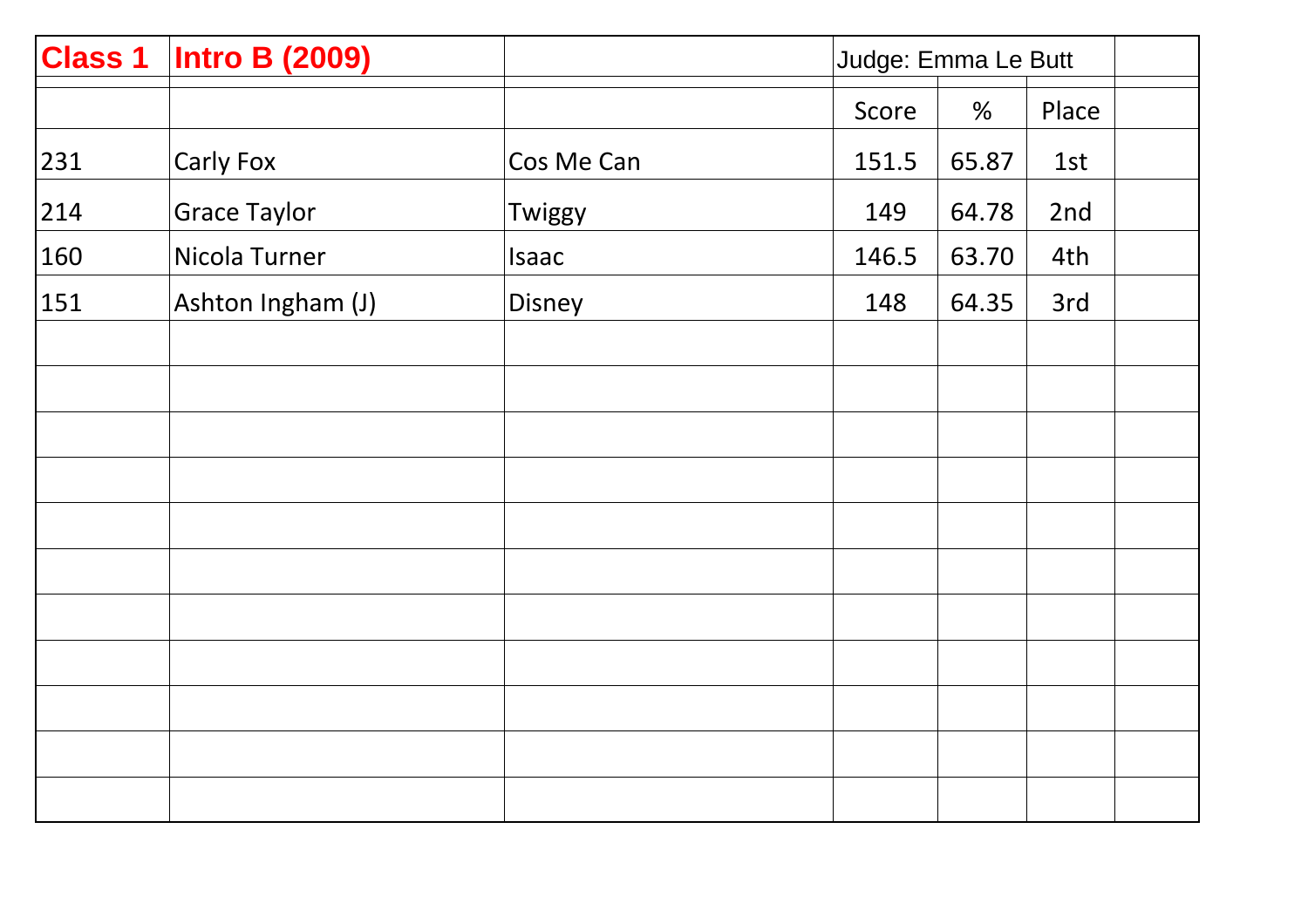| <b>Class 2</b> | <b>Prelim 1 (2006)</b> Revised 2016 |                             | Judge: Emma Le Butt |       |       |  |
|----------------|-------------------------------------|-----------------------------|---------------------|-------|-------|--|
|                |                                     |                             | Score               | %     | Place |  |
| 83             | <b>Megan Foulkes</b>                | Hamish                      | 121.5               | 63.95 | 6th   |  |
| 173            | <b>Julie Marriott</b>               | Vinnie                      | $121$ (63)          | 63.68 |       |  |
| 151            | Ashton Ingham (J)                   | <b>Disney</b>               | 122(64)             | 64.21 | 5th   |  |
| 48             | <b>Alix Davis</b>                   | Ceres                       | 121(63)             | 63.68 |       |  |
| 87             | Liz Lane                            | <b>Captain Ross Poldark</b> | 120                 | 63.16 |       |  |
| 74             | Jodi Mcdermott                      | Lady Mady                   | 122(65)             | 64.21 | 4th   |  |
| 128            | <b>Cherry Underwood</b>             | <b>Blondie</b>              | 129                 | 67.89 | 2nd   |  |
| 201            | <b>Ellie King</b>                   | Peako                       | 130.5               | 68.68 | 1st   |  |
| 98             | <b>Justine Collins</b>              | Arlo                        | 119                 | 62.63 |       |  |
| 78             | Laura Garratt                       | <b>Bailey</b>               | 127                 | 66.84 | 3rd   |  |
| 203            | Mel Eaton                           | ShadowTime                  | 120.5               | 63.42 |       |  |
| 19             | <b>Nick Bacon</b>                   | Camelot                     | W/D                 |       |       |  |
| 218            | Lisa Hearfield                      | Kenco                       | W/D                 |       |       |  |
|                |                                     |                             |                     |       |       |  |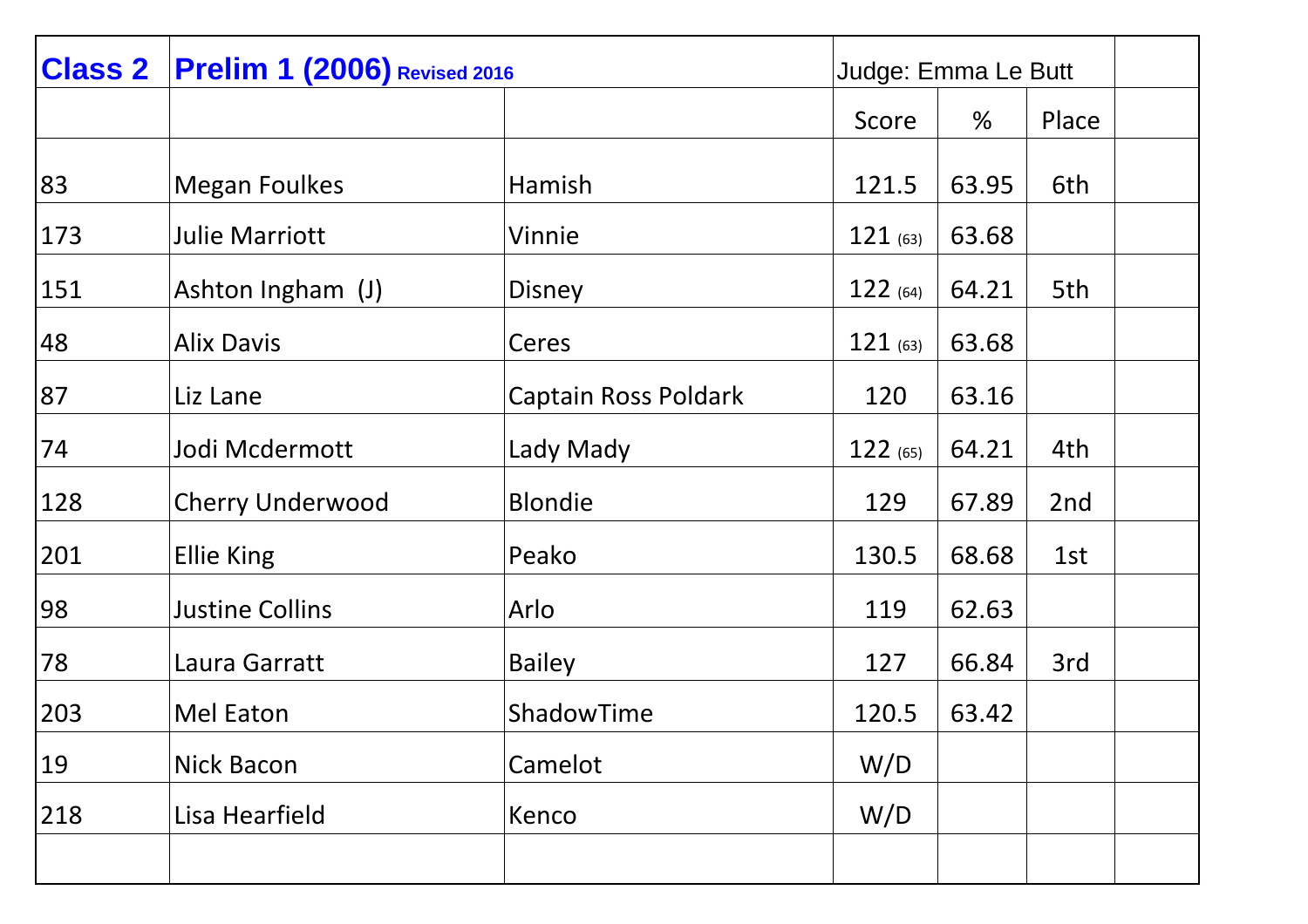| <b>Class 3</b> | <b>Prelim 18 (2002)</b> revised 2016 |                             | <b>Judge: Justine Hare</b> |       |       |  |
|----------------|--------------------------------------|-----------------------------|----------------------------|-------|-------|--|
|                |                                      |                             | Score                      | %     | Place |  |
| 48             | <b>Alix Davis</b>                    | Ceres                       | 156                        | 60.00 |       |  |
| 87             | Liz Lane                             | <b>Captain Ross Poldark</b> | $163.5$ (64)               | 62.88 |       |  |
| 74             | Jodi Mcdermott                       | Lady Mady                   | 163                        | 62.69 |       |  |
| 207            | Donna Smith                          | Lola iv                     | 160.5                      | 61.73 |       |  |
| 128            | <b>Cherry Underwood</b>              | <b>Blondie</b>              | 165.5                      | 63.65 |       |  |
| 201            | <b>Ellie King</b>                    | Peako                       | 164.5                      | 63.27 |       |  |
| 98             | <b>Justine Collins</b>               | Arlo                        | 149                        | 57.31 |       |  |
| 78             | Laura Garratt                        | <b>Bailey</b>               | $167$ (66)                 | 64.23 |       |  |
| 203            | Mel Eaton                            | ShadowTime                  | 156.5                      | 60.19 |       |  |
| 19             | <b>Nick Bacon</b>                    | Camelot                     | W/D                        |       |       |  |
|                |                                      |                             |                            |       |       |  |
|                |                                      |                             |                            |       |       |  |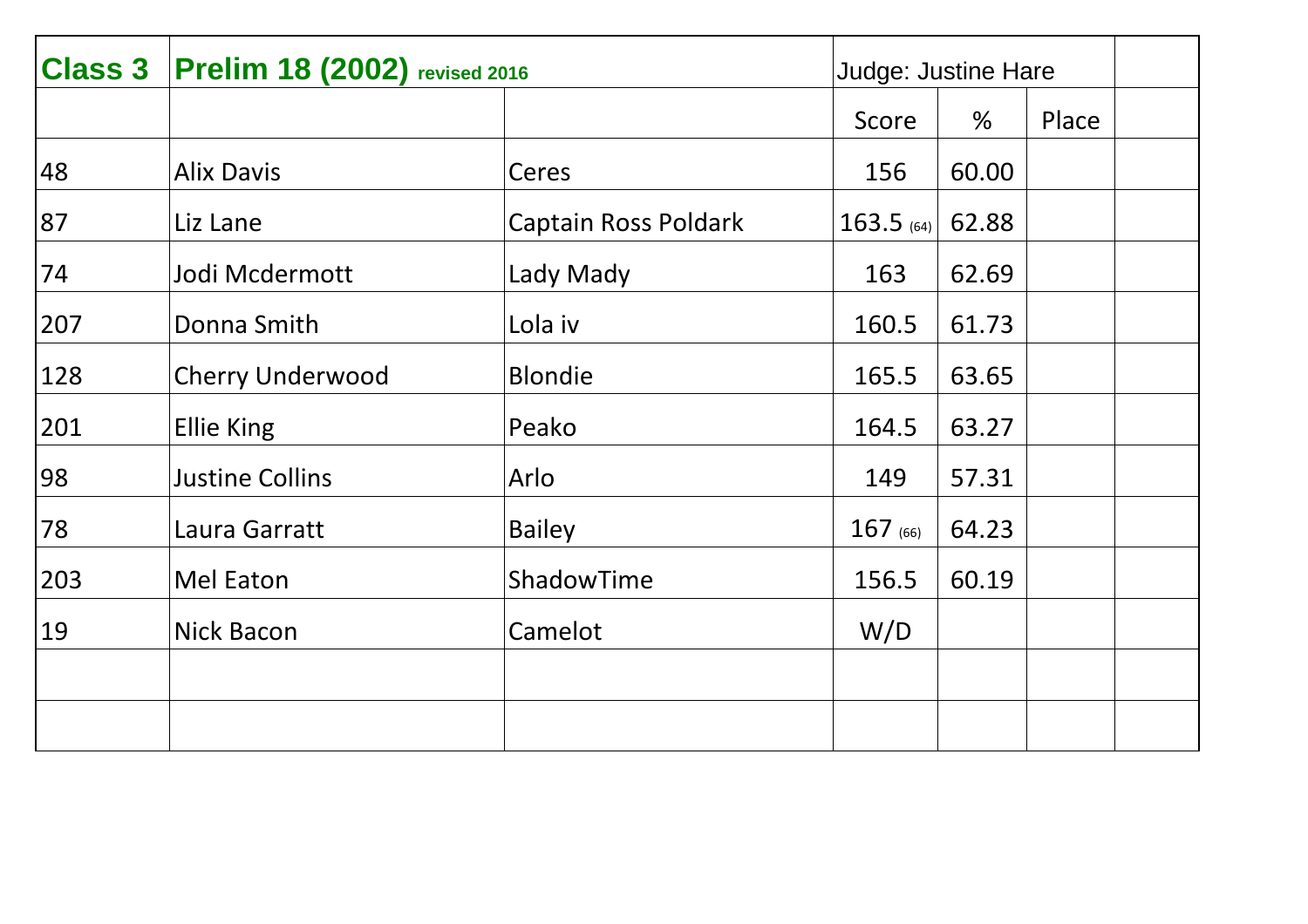| <b>Class 3</b> | <b>Prelim 18 (2002)</b> revised 2016 |                           | <b>Judge: Justine Hare</b> |       |       |  |
|----------------|--------------------------------------|---------------------------|----------------------------|-------|-------|--|
|                |                                      |                           | Score                      | $\%$  | Place |  |
| 225            | <b>Aimee Lewis</b>                   | Wishmaker                 | 182                        | 70.00 | 2nd   |  |
| 102            | Eva Carrier                          | <b>Merckx</b>             | 182.5                      | 70.19 | 1st   |  |
| 111            | <b>Tracy Walker</b>                  | Party Popper(V)           | $163.5$ (63)               | 62.88 |       |  |
| 171            | Ellen Van Aken                       | <b>Bob</b>                | 158.5                      | 60.96 |       |  |
| 67             | Sally Wainwright                     | <b>Kielder Rise</b>       | 158                        | 60.77 |       |  |
| 90             | <b>Kerry Hill</b>                    | <b>Southborne Destiny</b> | 170.5                      | 65.58 | 6th   |  |
| 209            | <b>Justine Underwood</b>             | <b>Art Supple</b>         | 172.5                      | 66.35 | 5th   |  |
| 210            | <b>Victoria Harris</b>               | Prince                    | 160                        | 61.54 |       |  |
| 215            | Katherine Lee                        | The Ballingowan Lord      | 177.5                      | 68.27 | 3rd   |  |
| 63             | <b>Hilary Bowerman</b>               | <b>Finnegans Cruise</b>   | $167$ (64)                 | 64.23 |       |  |
| 95             | Francesca Broadfoot                  | Let's $Fly(V)$            | 176                        | 67.69 | 4th   |  |
|                |                                      |                           |                            |       |       |  |
|                |                                      |                           |                            |       |       |  |
|                |                                      |                           |                            |       |       |  |
|                |                                      |                           |                            |       |       |  |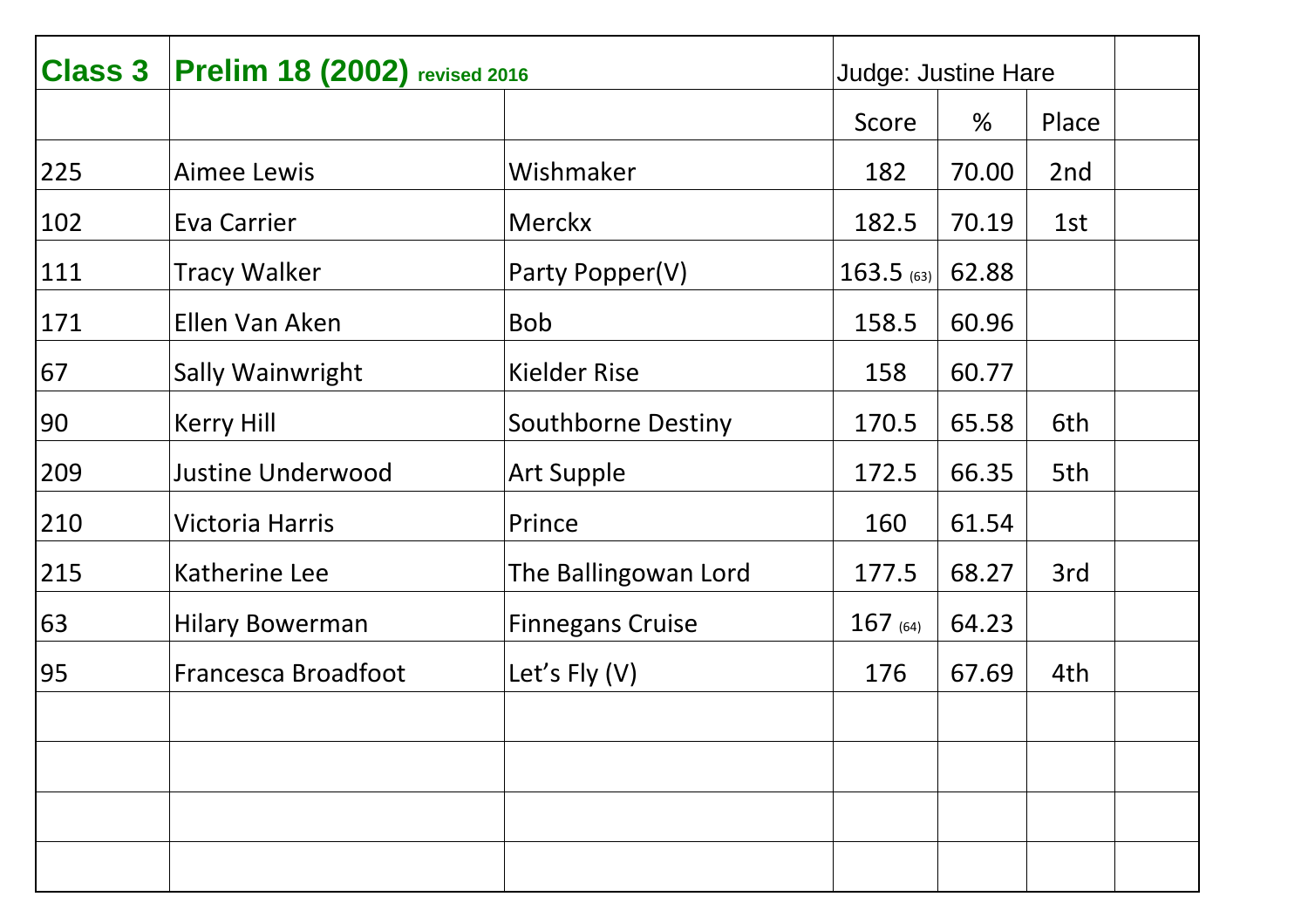| <b>Class 4</b> | <b>Novice 28 (2008)</b>     |                             |              | <b>Judge: Justine Hare</b> |       |  |
|----------------|-----------------------------|-----------------------------|--------------|----------------------------|-------|--|
|                |                             |                             | Score        | %                          | Place |  |
| 67             | Sally Wainwright            | <b>Kielder Rise</b>         | 142.5        | 59.38                      |       |  |
| 90             | Kerry Hill                  | <b>Southborne Destiny</b>   | $147$ (52)   | 61.25                      | 6th   |  |
| 6              | <b>Charlotte Turlington</b> | Maggies Man (V)             | 151          | 62.92                      | 5th   |  |
| 215            | Katherine Lee               | The Ballingowan Lord        | 160.5        | 66.88                      | 1st   |  |
| 95             | Francesca Broadfoot         | Let's $Fly(V)$              | $154.5$ (53) | 64.38                      | 3rd   |  |
| 212            | Jo York                     | Darnathean                  | 155.5        | 64.79                      | 2nd   |  |
| 165            | Lucinda Dawes               | <b>IHS Grace</b>            | $154.5$ (52) | 64.38                      | 4th   |  |
| 219            | <b>Steve Garood</b>         | <b>Ballycreen Beau Nash</b> | 147(51)      | 61.25                      |       |  |
|                |                             |                             |              |                            |       |  |
|                |                             |                             |              |                            |       |  |